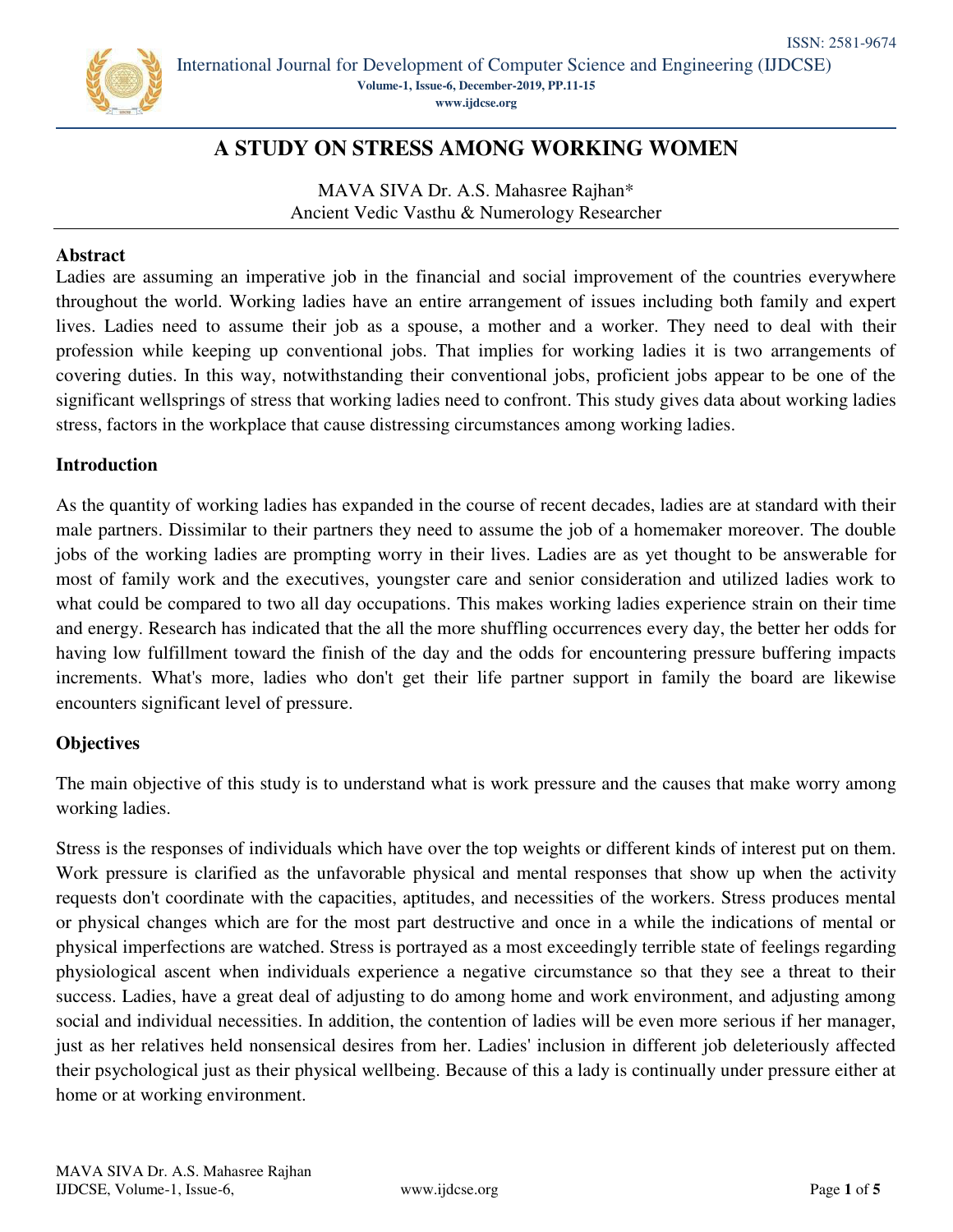One study detailed that working ladies are confronting more elevated level of worry than contrasted with men. The stressors are numerous jobs, segregation and stereotyping.

Another study explored business related worry in ladies and its relationship with self-saw wellbeing and wiped out leave among working ladies. The discoveries uncover that the main consideration causing worry among them is 'stress attributable to difficult as far as possible', and followed by 'expanded outstanding task at hand'. Then again ladies related with 'high saw pressure attributable to ill-defined association and clashes' are accounted for taking increasingly debilitated leaves.

Maryam Zarra-Nezhad et al., expressed that there exists positive connection between levels of word related pressure and family challenges in working ladies.

Iwasaki et al., (2004) has inferred that ladies experience more prominent degrees of work–family worry because of cultural desires and hence bear the weight of more noteworthy degrees of work–family worry than men.

Stephen Palmer and Kristina Gyllensten (2005) watched, different jobs, absence of vocation progress, separation and stereotyping are the elements that make worry among the ladies. They affirmed that ladies revealed more elevated levels of pressure contrasted with men.

As per Babin and Boles (1998) job pressure influenced female specialist co-ops, work execution more contrarily than guys. Ladies especially feel worried about attempting to be a decent hierarchical resident, while simultaneously, as yet satisfying their obligations towards their companion and family.

In another investigation done by Beena and Poduval (1992) saw that female administrators demonstrated more noteworthy worry than male officials. The distinction in the pressure experienced by female administrators is because of a result of work-family strife, social desires, and conduct standards that ladies face as they involve a mix of jobs.

O'driscoll, et al., (1992) inferred that relational clash, work over-burden, and job strife added to the experience of passionate depletion. When concentrating on families, results show that high passionate outstanding tasks at hand in the family and at work were related with expanded mental trouble and objective misfortune.

Makowska (1995) contemplated psychosocial determinants of stress and prosperity among working ladies. The importance of the business related stressors was obviously more prominent than that of the stressors related with the family work.

Essien and Stephen (2014) saw that yearly leave and getting help from associates as the most broadly utilized hierarchical and individual pressure adapting methodologies by female representatives of business banks in Nigeria.

Dhanabakyam and Malarvizhi (2014) expressed there is a positive connection among stress and family challenges in working ladies. The expansion in work-family struggle prompts increment in work pressure and the other way around in wedded working ladies. It is seen that ladies in proficient occupation positions with high employment request were progressively inclined to encounter work family strife and work pressure.

As indicated by Khetarpal and Kochar (2006), the key stressors which influenced most extreme number of ladies were poor companion relations, inherent impoverishment and under-support.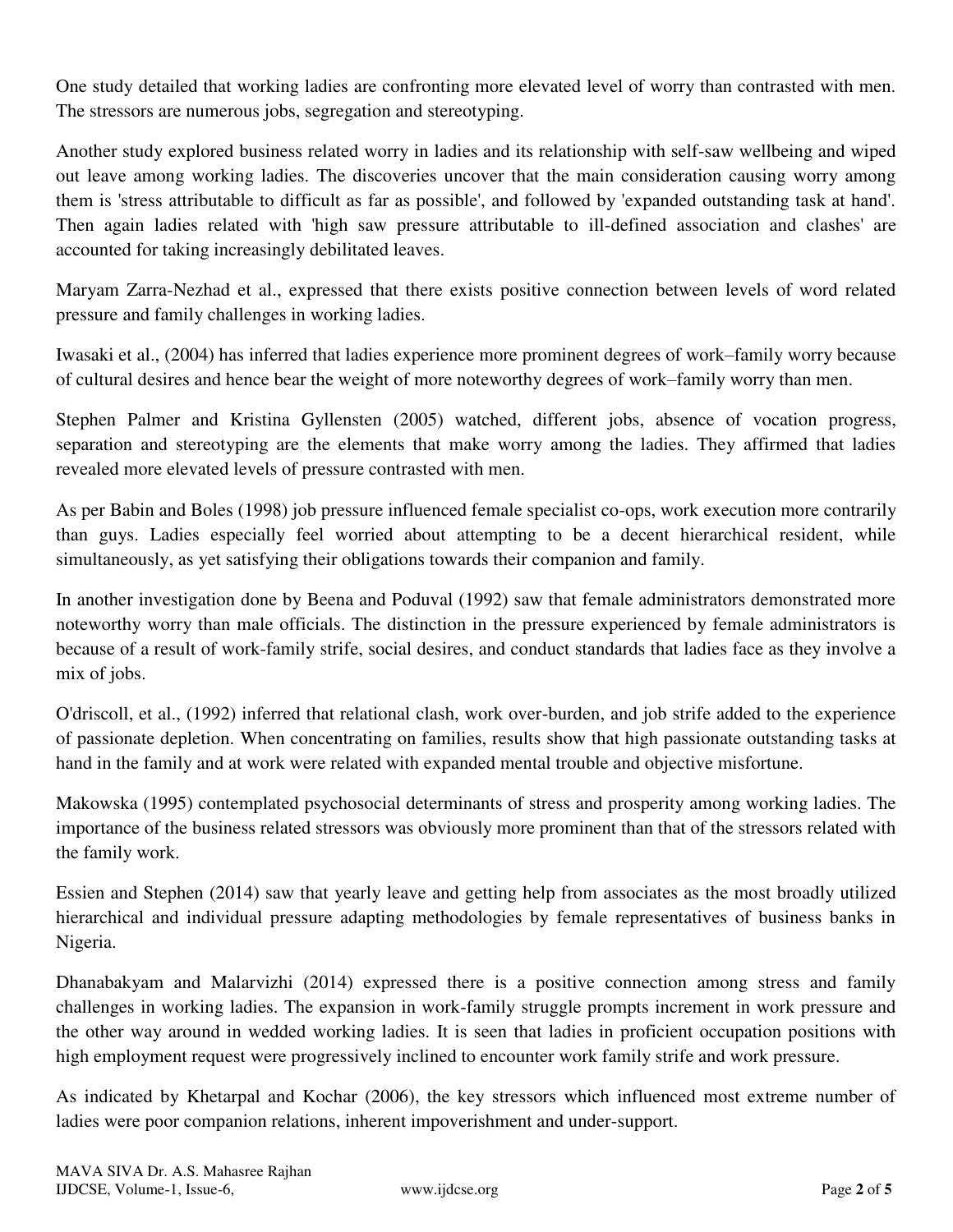Karve (2010) and Nair analyzed the distinctive job stressors experienced by ladies officials and adapting styles utilized by them. Results demonstrate that there is a critical connection between's Inter job separation, and Defensive method of job pressure. Representatives will in general utilize all the more a proactive style of Approach method of adapting to job pressure wherein they manage job worry through claim endeavors.

As indicated by Sindu and Satyamoorthy (2014) the variables that make pressure and adapting methodologies among ladies administrators in India. As per them, job struggle, job equivocalness and work family strife make worry among ladies' administrators. They recommended the organizations ought to follow the adapting methodologies, for example, stress the executive's intercession programs, profession arranging and upgrading the activity to decrease pressure.

As indicated by another study, ladies' instructors face nearly more significant level of worry than men partners. The worries among the academicians are caused on account of extensive working hours, insufficient assets and homerooms that are over filled. The examination reasons that moderate degree of occupation stress and personal satisfaction was found among dominant part of the respondents.

Tomba and Rapheileng (2013) reasoned that female business people feel more worry than male partners. Failure to invest enough energy with families and companions, childcare and training for kids are viewed as exceptionally distressing by both male and female business visionaries.

Dr. Hemanalini (2014) researched the reasons for pressure that influence ladies in the working climate in the material business. Dominant part of ladies expressed that they are encountering pressure due to work uncertainty and on account of high targets.

Ansuman, Adithya and Madhulita (2014) discovered that greatest number of ladies is experiencing poor emotional wellness. As per them home and working environment climate assumed a significant job in choosing emotional well-being status of ladies.

Also, this investigation is an examination in the level of word related pressure experienced by wedded and unmarried working ladies. The examination uncovers that wedded ladies are encountering more worry than unmarried ladies, and the pressure is clarified as far as customary patterns, requests of society and more jobs and duties doled out to them as a mother, spouse and homemaker. (Nagina 2009) According to an examination directed by Bakshi et al.(2008) states that greatest percent of ladies are confronting elevated level of word related pressure. They likewise expressed that because of stress working ladies are not ready to focus on their kitchen needs and their family issues.

Abirami (2011) discovered adjusting family and work successfully makes worry among ladies. As per him the variables that cause worry among working ladies are recognition for worry under working conditions, low money related advantages, and worry because of inappropriate wellbeing and security.

Rajasekhar and Sasikala (2013) inferred that utilized ladies face worry because of family obligations, work instability, work environment culture and popularity of occupation execution. They likewise reasoned that powerful administration of stress includes planning job inhabitants to comprehend the idea of stress, coordinating worry for profitable purposes, and making job tenants to comprehend their quality and preparing them to create approach techniques for adapting to pressure.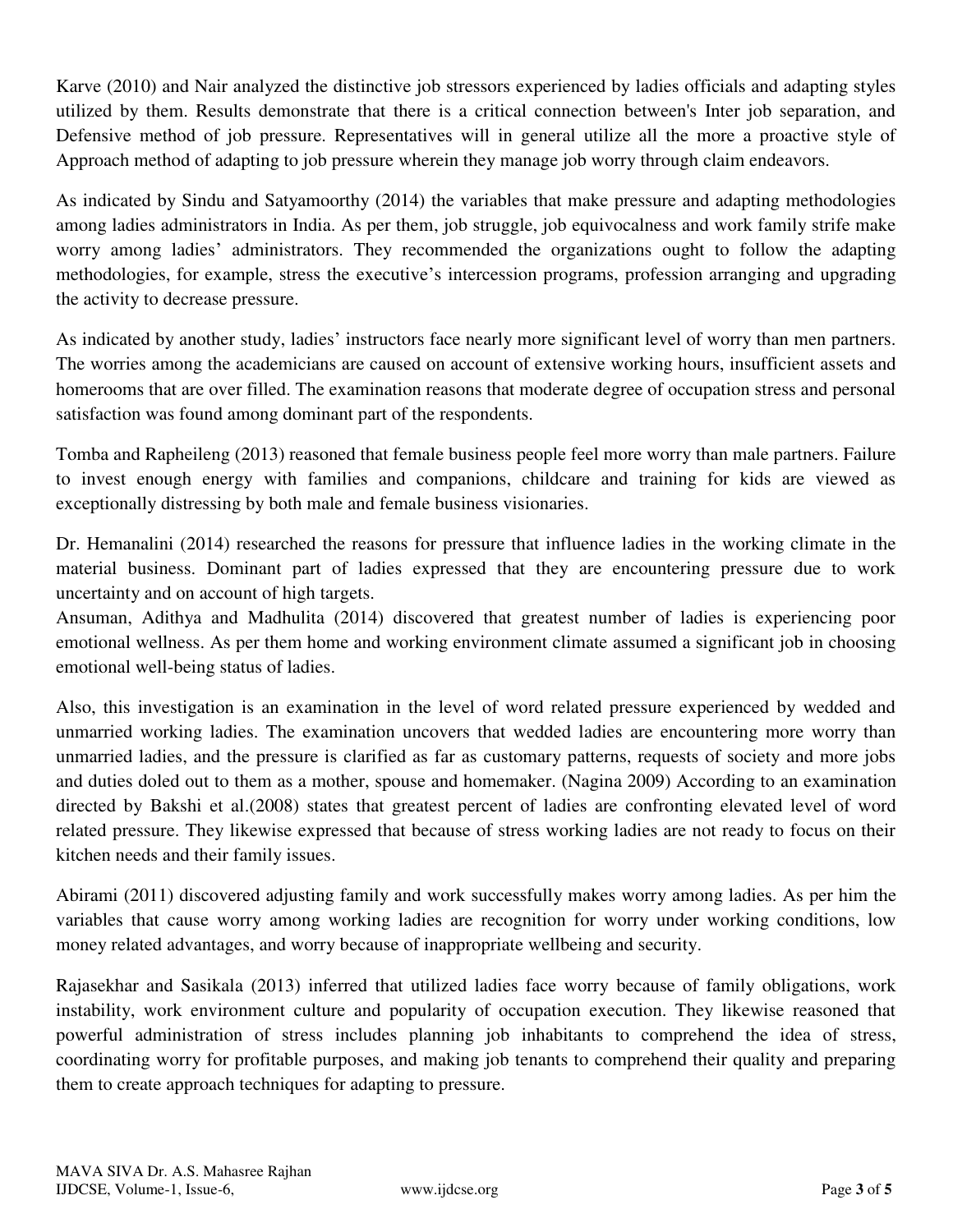Dhanabhakyam and Anitha (2011) saw that dealing with the day by day home exercises, taking care of the relatives and youngster care are recognized as the wellsprings of individual pressure and formative open door gave by the administration, accessibility of transportation office and

acknowledgment of difficult work is distinguished as the significant wellsprings of hierarchical worry among working ladies.

Deepthi and Janghel (2015) talked about adapting methodology of worry in utilized ladies and in non-utilized ladies. They saw that utilized ladies utilize self-interruption system (shockingly powerful procedure for evolving state of mind) more as adapting methodology contrasted with non-utilized ladies.

Balaji (2014) examined different components which could prompt work family struggle and the pressure experienced by ladies' representatives. He reasoned that wedded ladies' representatives experience work family strife because of the quantity of hours worked outside the home, adaptable or in adaptable working hours, size of the family and number of dependents of the family. These components have a serious ramification for the mental misery and prosperity of wedded working ladies.

Bhuvaneshwari (2013) uncovered that worry in wedded working ladies is caused because of different family and authority responsibilities, disturbances at work spot, working for extended periods of time and inappropriate work life balance. These elements lead to worry in working ladies, for example, delayed cerebral pains, hypertension and heftiness. She likewise inferred that pressure can be eased from adjusting work and family, from institutional help, by investing energy with the family and performing physical activities.

Stephen (2005) found work over-burden, uncooperative patients, analysis, careless colleagues, absence of help from directors, and challenges with doctors are the elements that cause worry among the medical attendants. They additionally proposed that mediations to lessen pressure may improve relational and persuasive parts of employment execution. Dr. A. Chandra, Balaji, Kishore (2015) examined the connection between confidence and stress, the variables that make worry among gold neckline representatives in Chennai city and the impact of weight on the strength of the workers. Their investigation uncovered that the vast majority of the female wedded workers are encountering significant level of pressure contrasted with men and unmarried representatives. From the information it is presumed that there is no critical connection between confidence and stress.

Again this investigation is finished by Ramanaiah and Subramanian (2008) on gold neckline workers of Chennai city to know the degree of stress they are encountering. As indicated by them the workers are under significant level of pressure and there exists a negative connection between conjugal status and stress. They reasoned that worry among female workers is because of job confinement, entomb job separation and job overburden. As indicated by Williams and Kurina (2002), ladies' expanded work power interest, the ascent in separate and single parenthood and the maturing of the populace are the three factors that make worry among ladies.

Balaji considered different elements which could prompt work life parity and stress experienced by ladies' representatives. He found that the quantity of hours worked every week, the sum and recurrence of after some time, a firm work routine, unsupportive manager, and a cold hierarchical culture are the components that lead to worry among the ladies representatives.

MAVA SIVA Dr. A.S. Mahasree Rajhan IJDCSE, Volume-1, Issue-6, www.ijdcse.org Page **4** of **5** Muzhumathi and Rani (2012) saw that pressure relies upon work family strife among ladies experts.